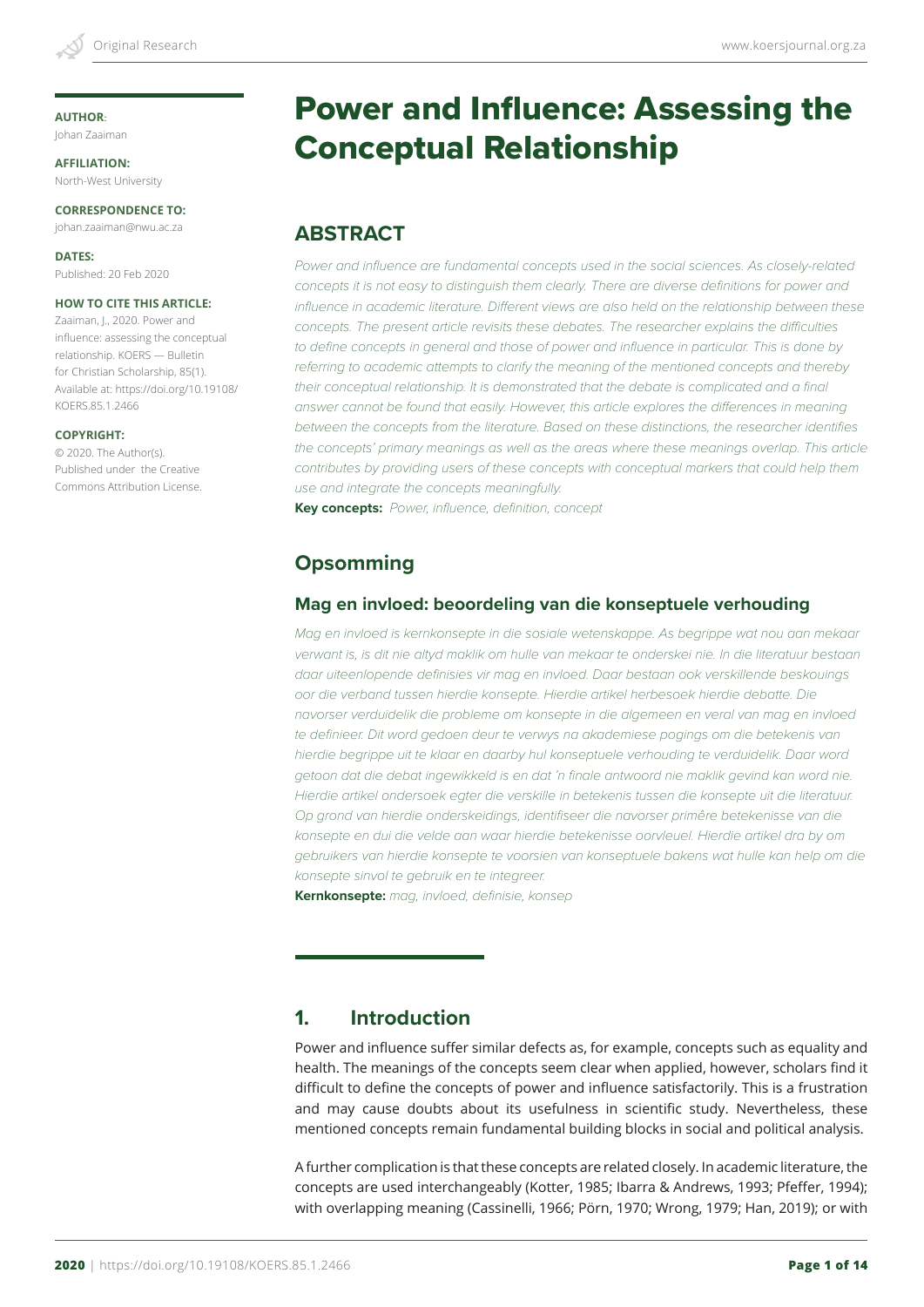different meanings altogether (Mokken & Stokman, 1975; Lukes, 2005). Given the continuing stream of publications that apply these concepts in terms of different relationships, it may be useful to revisit their vaguely defined interrelationship. The objective of the present article is, therefore, to investigate the conceptual difficulties scholars encounter when distinguishing power and influence as concepts and aiming to draw relevant conclusions from the findings.

To various degrees, theorists have investigated the conceptual relationship between power and influence (Morriss, 2002; Zimmerling, 2005). Clearly the ongoing discourse on power is important. This is linked by the significant contours shown by the debate on this relational framework. Such a discourse makes it worthwhile to review the conceptual relationship between power and influence. The fluidity of the relationship makes it virtually impossible to reach a final answer in the debate. However, it can be conceptually helpful if the debate lines are drawn more vividly and visibly. Furthermore, clear conceptualisation can contribute to a more careful usage of the concepts in relation to each other. As a result, certain strains in the power debate may emerge more clearly. I.M. Copi (1978:126-130) argues that the purposes of definitions are to increase vocabulary, eliminate ambiguity, reduce vagueness, explain theoretically, and influence attitudes.

The present article thus firstly demonstrates that such outcomes are not attained that easily.

Based on the premise that power and influence are complex issues, the article commences with a discussion on the difficulties encountered when conceptualising such phenomena. Secondly, the article examines trajectories in the debate on the relationship between power and influence. The article concludes by explaining ways to consider in applying the concepts.

# **2. Complexity of defining power and influence**

There are different reasons why it is difficult to define power and influence clearly. Firstly, in general the meaning of concepts is not fixed; secondly, both power and influence are, according to Gallie (1956), "essentially contested concepts"; and thirdly, the defining process as such presents shortcomings, which limit the conceptual power of definitions. These deficiencies are explained in the following paragraphs.

## *2.1 The meaning of the concepts*

Defining power and influence is complex since the words as such do not intrinsically have a specific meaning. The meaning of a word refers to "those significant elements in all the many and various usages of the word which make the word comprehensible, to the area of agreement amongst users of the word" (Wilson, 1976:54). In the case of the present study, the elements or characteristics of phenomena to which words refer are complicated aspects of social life. Thus, evidently users of these words can only have a loosely held agreement about its meaning. This means firstly that the descriptive area of concepts is difficult to locate and map. Secondly, the borders of concepts' meaning can only be drawn indistinctly. Thirdly, usages cover different areas of the concept of which some may be nearer to a primary, essential or typical meaning than others (Wilson, 1976:29).

From the discussion above, it is clear that especially complex concepts cannot present clearcut meanings. It is therefore unreasonable to expect that power and influence must have constant meanings, cover clear descriptive areas, have sharp borders and indicate clear, primary, essential or typical meanings. However, conceptualisation is a method to build agreement about the conceptions that may be linked to a certain phenomenon. Conceptual accord is an important aspect of scientific research and forms the basis for operationalising processes. Therefore, the attempt to clarify concepts must continue. In paradigmatic science this is per se a power game that instigates hefty debates about the scope and meanings of complex concepts.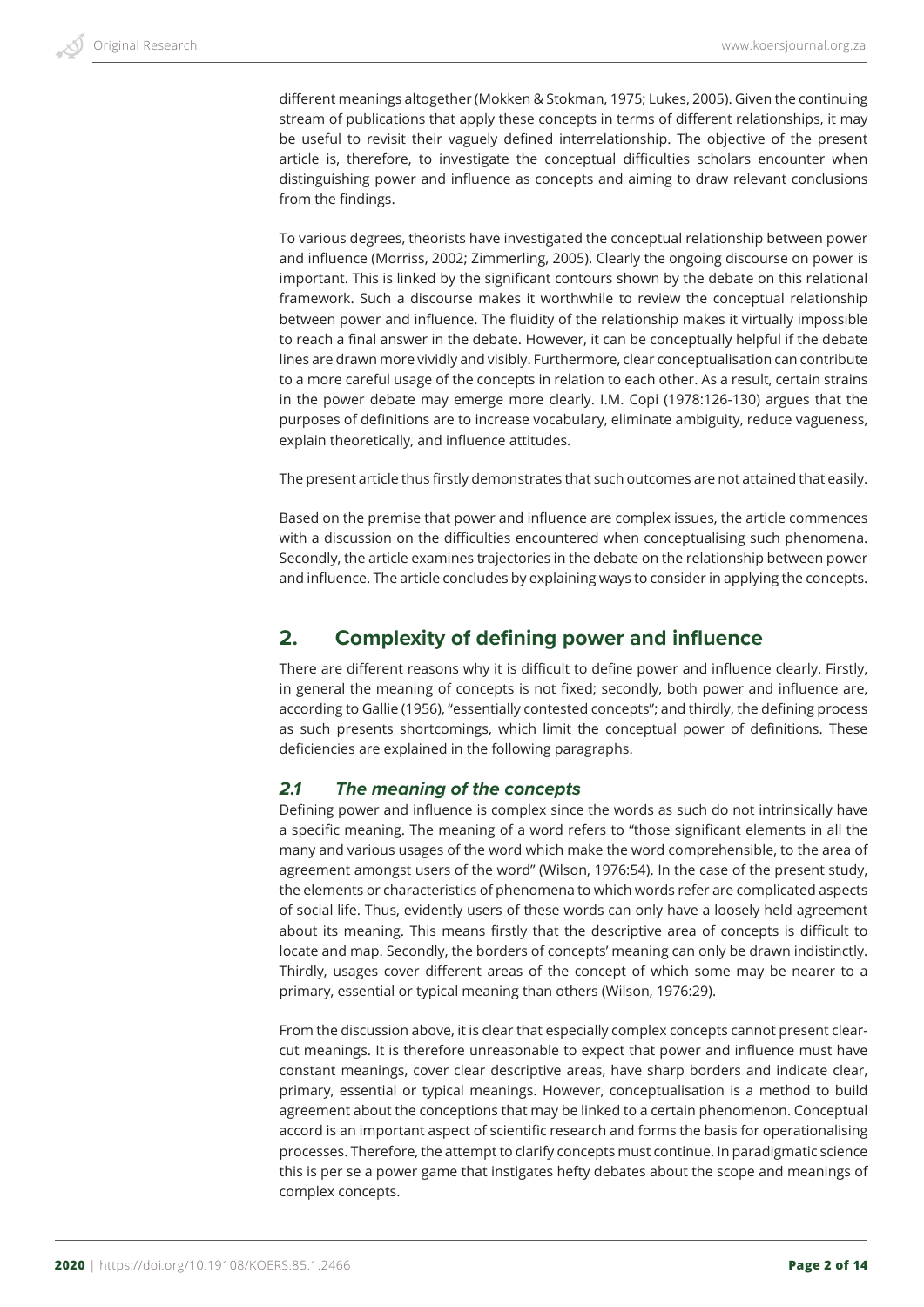Thus, regarding conceptualisation processes, it is crucial to interrogate motives and values underlying the specific usage of words (Copi, 1978:131-132). This raises relevant questions: Who uses concepts in specific ways; why in that way; and when in such a way? These questions are pertinent, especially for definitions that are connotative or intentional such as stipulative, lexical, precise, theoretical and persuasive forms of conceptualisation (Copi, 1978:136-142). Due to the limited scope of this article, these aforementioned questions will not be dealt with in depth.

## *2.2 Defining contested concepts*

A second cause for the complexity to define power and influence clearly is that these essentially are contested concepts. According to Gallie (1956:193), such contested concepts "implies recognition of rival uses of it (such as oneself repudiates) as not only logically possible and humanly 'likely', but as of permanent potential critical value to one's own use or interpretation of the concept in question". Power has been identified as an essentially contested concept (Lukes, 1974; Haugaard & Ryan, 2012). Regarding the relationship of power and influence, this means that a commonly accepted agreement about the meaning of these concepts would be impossible. It stands to reason that there may be rival definitions or interpretations of these concepts. Nevertheless, in the power debate, attempts are still made to propose a specific definition for power (Forst, 2015). This article contributes to the mentioned debate by illustrating how the varied relationships between power and influence make it difficult to agree on a clear definition for either these concepts.

## *2.3 The defining process*

Lastly, the process of presenting definitions as such has its imperfections. These deficiencies hamper the conceptual force of definitions – which also applies to conceptualising power and influence in this regard. Cohen (1980:134-140) explicates the object of concept formulation as (1) to communicate precisely; (2) have empirical import; and (3) be fertile in generating knowledge claims. He continues that firstly, nominal definitions, in which the *definiendum* is synonymous with the *definiens,* contribute to precise communication and can have empirical import. However, nominal definitions are not that fertile to generate knowledge claims due to the constrained meaning. The scholar secondly, contrasts nominal with connotative or intentional definitions, in which the *definiendum* is defined by specifying properties within the *definiens.* Such definitions do not facilitate precise communication, seeing that it is open to varying interpretations. But this openness makes connotative definitions extremely fertile for generating knowledge claims. Connotative definitions can obtain empirical meaning by being linked to observable conditions but usually do not. The third type is denotative or extensional definitions (which include ostensive definitions), in which the *definiendum* is defined through examples in the *definiens*. This type of definitions has direct empirical import and is useful to develop and evaluate ideas (Cohen, 1980:148- 150). However, such definitions do not support precise communication since it do not describe the properties underlying the examples.

The argument in this section is therefore that the idea of an *ideal* definition of power and influence is unattainable. The present article draws attention to the conceptual difficulties in distinguishing power and influence – because of these concepts' intricate nature but also due to the limitations of the defining process. To explain the relationship between power and influence in the literature, a distinction is made in the following sections between a lexical and a theoretical approach to the definitions.

# **3. Power and influence: a lexical approach**

Morriss (2002) took a lexical approach in his analysis of the difference between power and influence as related to people. He attempts to delineate the meaning of the concepts and distinguish clearly between them on grounds of the different definitions presented in the Oxford English Dictionary (OED). In this regard, it is worthwhile to remember Cohen's (1980)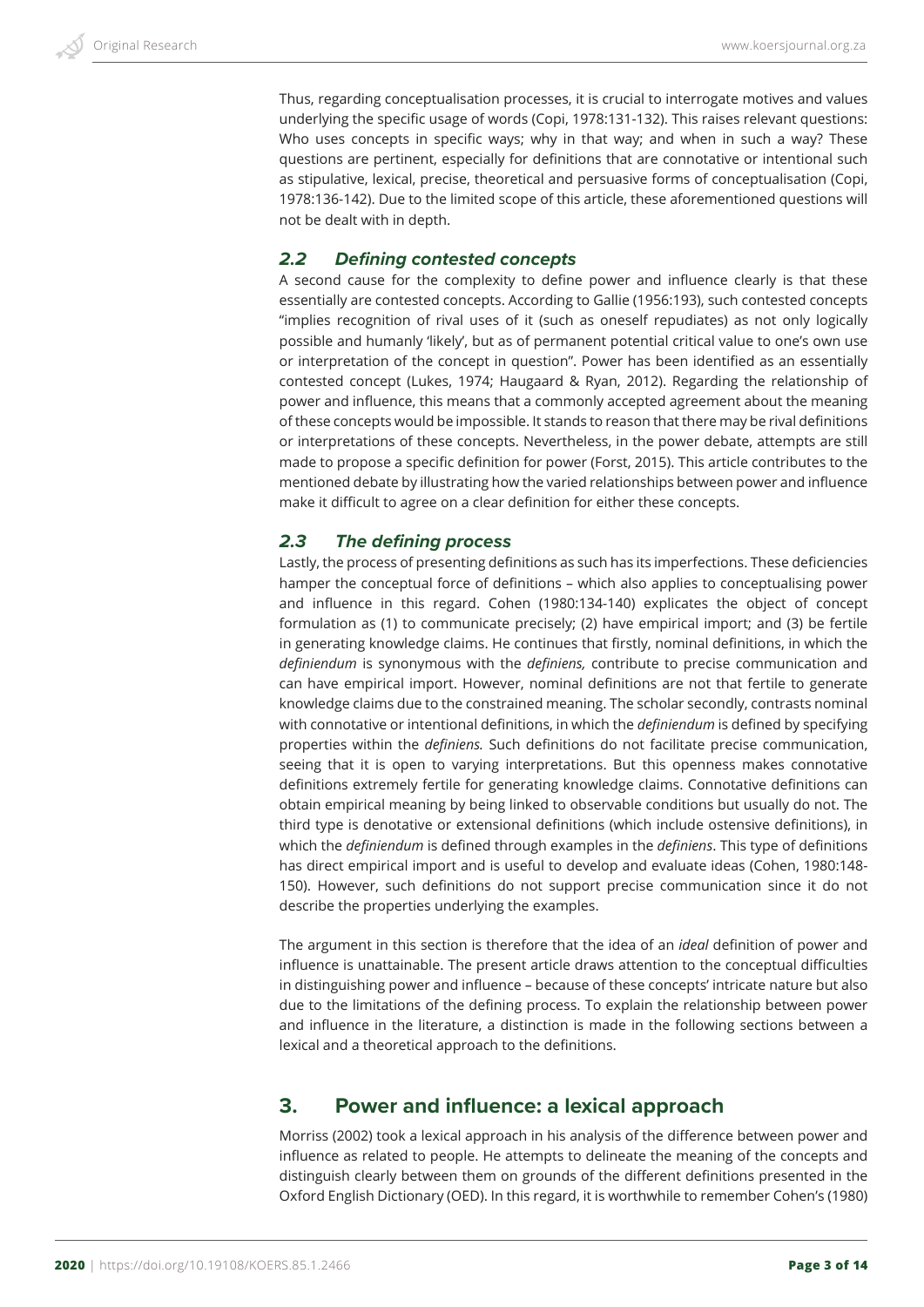argument that this approach does not necessarily facilitate precise communication due to possible diverse interpretations of the definition. However, the definitions can still be fertile for generating knowledge claims.

Morriss (2002:9) points out that influence can function both as a verb and noun, whilst power is primarily a noun. He further emphasises that the etymology of power and influence differs. Originally power stems from "to be able" and influence from "being affected" (Morriss, 2002:9).

According to his lexical approach, power is the legitimate possession of capacity, or any capacity to produce effects, whereas both forms do not imply influence. For Morriss, influence is primarily a verb that affects or implies an act of influencing, which does not coincide with power. However power and influence overlap when both are defined as a capacity to influence or as a description of one who has the ability to influence others.

Morriss' (2002:9-10) comparison of the differences between influence and power is outlined in Table 1 below.

| Concept   | Meaning                                                                                               | Relationship                                   |  |
|-----------|-------------------------------------------------------------------------------------------------------|------------------------------------------------|--|
| Power     | 1. De jure power (legal ability, capacity or authority to act)                                        | This is not influence                          |  |
|           | 2. Any capacity to produce effects                                                                    | This is not influence                          |  |
|           | 3. As capacity to influence (producing effects by insensi-<br>ble or invisible means)                 | Here power can be<br>substituted for influence |  |
| Influence | 4. As a description of one that can influence -<br>an "influence"                                     | It can be a "power"                            |  |
|           | 5. To affect (alter by imperceptible means)                                                           | This is not power                              |  |
|           | 6. Act of influence (exertion of action on another of which<br>the operation is unseen or insensible) | This is not power                              |  |

#### **Table 1. Morriss' distinction between influence and power**

Table 1 above indicates that Morriss (2002:13) views power as referring to an "ability, capacity or dispositional property". This means that power does not denote the mere exercise as such or a resource. Power is primarily a capacity – for producing events and, therefore entails a potentiality. Power per se can thus not be observed; only its manifestations. These resultant events are described as *exercises* of power and not power as such. Power is the capacity for producing the mentioned events (Morriss, 2002:16-22).

In view of the exposition above, Morriss (2002) distinguishes influence from power. According to him, influence is *affecting* and power is *effecting* (Morriss, 2002:29-30). Influence interferes, causes a change, and impinges, whereas power brings about, or accomplishes outcomes. Influence has a more *indirect* working than the *direct* effects that power produces. For instance, influence makes certain choices more probable, whereas power determines what choices are available. A further important difference is that influence is habitual in its dispositional nature. This means that influence extends over time and therefore a deceased can still exert influence. In contrast, power has conditional dispositional properties. Power is intentional – entailing the ability for those in power to do what they want (Morriss, 2002:27).

Thus, Morriss (2002) supports a clear distinction between the concepts of power and influence. This conceptual differentiation helps provide clarity. However, as the following section shows, all theorists do not follow Morriss in this regard. Cohen (1980) notes that a lexical approach holds the possibility of varying interpretations. Therefore it is not surprising that theorists find other definitions more suitable for their designs. The lexical approach by Morriss also has the defect that it refrains from directly engaging the broader debate on power and politics. Furthermore Morriss (2002:38-42) absolves agents possessing power from normative scrutiny. He argues that normative questions about power only focus on the resultant actions in view of the capacity to bring about specific effects. The fact that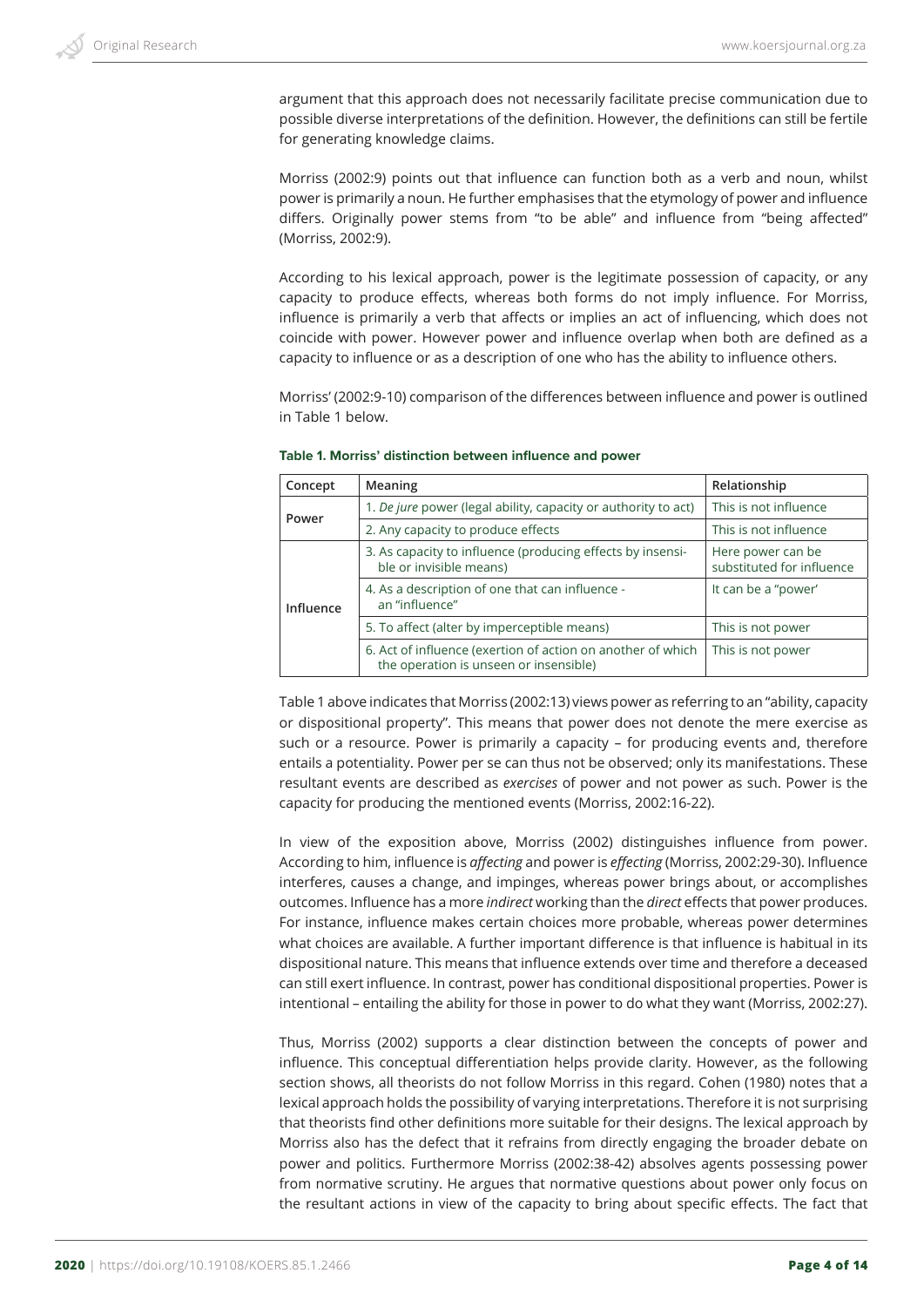people have a capacity to act is not a normative issue but the effects of their actions can be. According to Morriss (2002:21-22), if people are to be praised or blamed, this is based on assessing their actions or omissions, not their powers. However, such an argument is problematic. The question remains why certain people possess power – the capacity to act – and others do not. The unequal distribution of power should thus be queried.

Morriss' discussion of the difference between power and influence is indeed helpful in the discourse on the meaning of these concepts. His attempt to bring about conceptual clarity provides guidelines on ways these concepts can be applied more distinctly and mutually distinguishable. However, these concepts are seldom used in this way during theorising. Therefore it is important to explore other usages, which is done in the following section.

# **4. Power and influence: a theoretical approach**

This section focuses on ways in which certain theorists handle the distinctive relationship between power and influence. This structure of this approach overlaps to an extent with the discussion of Zimmerling (2005) of the relationship between power and influence, where she plotted different theoretical relationships between these two concepts. In the following subsections, the various positions are highlighted that explain the different uses of and the relationship between the concepts of power and influence.

## *4.1 Power and influence as synonyms*

Scholars often treat power and influence as synonyms. This approach eliminates the problem of having to clarify the difference and/or overlap between the concepts' meanings. A search for "power and influence" in academic search engines reveal, for 2019, over a hundred articles that use these terms interchangeably. An overview of the articles reveals that in this cross-usage, both concepts denote configurations or positions that shape behaviour, orders, decisions and policies in view of resources and access to opportunities.

Especially in management sciences, scholars employ the concepts of power and influence as synonyms (Kotter, 1985; Ibarra & Andrews, 1993; Pfeffer, 1994; Pettigrew & McNulty, 1995). This usage extends to other sciences as well. Dahl (1957) defines power as a special case of influence but in "Who governs? Democracy and Power in an American City" (Dahl, 1961) he applies these concepts more or less as synonyms.

Mokken and Stokman identify reasons why the meaning intersection between power and influence is so significant: "First, power can be a source of influence and influence a source of power. And second, processes occur whereby positions of influence are transformed into positions of power or, conversely, positions of power into positions of influence" (Mokken & Stokman, 1975:38). These reasons do not explain the meaning of the concepts, rather highlight its interconnection and indicate why scholars may give up the attempts at differentiation and use the concepts as synonyms. In contrast to this simplification of the relationship between the concepts, the following subsections examine alternative views.

## *4.2 Power as the more general, and influence the more specific concept*

Power and influence can also be viewed as concepts that overlap but do not exactly have the same meaning. It has, for instance, been argued that power functions as the general concept, whereas influence is the specific one. Cassinelli (1966) views power as an ability "in which the effect of one person on another is potential" but which only actually takes place "in the relationships of influence and control" (Cassinelli, 1966:44).

Through influence and control, others' activities are affected. The difference is that with influence, agents do not require a special purpose or intention (Cassinelli, 1966:47). Regarding control, on the other hand, there is "a conscious effort to elicit a certain response"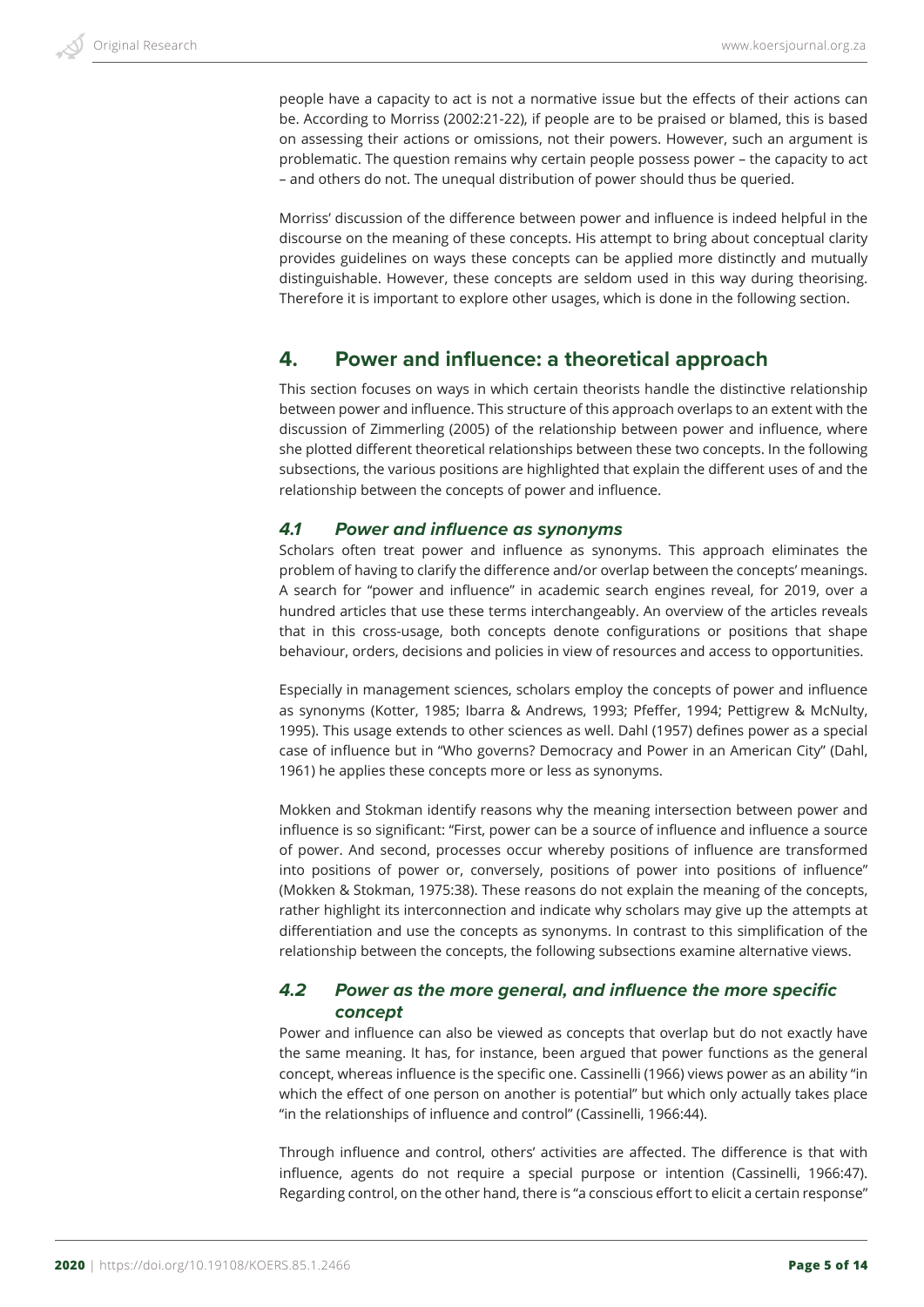(Cassinelli, 1966:48). The distinct difference between the two concepts is that for influence, the subjects choose their responses; and for control they have no choice – "when an activity is influenced it is free and when it is controlled it is unfree" (Cassinelli, 1966:49). Table 2 below presents Cassinelli's view in this regard.

| Ability | <b>Excercise of ability</b> |          |               |                    |
|---------|-----------------------------|----------|---------------|--------------------|
|         |                             | Possess  |               | Free in response   |
|         | Influence                   |          | Intentional   |                    |
| Power   |                             | Exercise | Unintentional |                    |
|         | Control                     |          |               | Unfree in response |

**Table 2. C.W. Cassinelli's conceptual framework of power, influence and control**

Similar to Cassinelli, Cartwright defines influence and power as follows: "When an agent, *O*, performs an act resulting in some change in another agent, *P*, we say that *O influences P*. If *O* has the capability of influencing P, we say that *O* has *power over P*" (Cartwright, 1969:125). In this sense, power and influence are defined in a broad sense. According to Cartwright, there may be power without influence but no influence without power. However, influence without power can be conceptualised and such broad definitions of both power and influence has limited usefulness (Zimmerling, 2005:109-110).

The problem with Cassinelli's and Cartwright's view of the relationship between power and influence is that they limit the usage of these concepts to interpersonal relationships. They do not accommodate the possibility that institutions and social processes may also be powerful and influential. Zimmerling (2005) also critiques the position of Cassinelli and Cartwright by pointing out that the exercise of power is defined as any triggered response. Such a definition will thus include "two pedestrians walking towards each other on the same side-walk from opposite directions swerve to avoid bumping into each other" (Zimmerling, 2005:109). Usually this general and customised interaction of people will not be viewed as power or influence since it is generally understood that these concepts have a more focused application.

Hunter (1953) and Pörn (1970) also view power as the general term and influence as a subgroup of power. Pörn draws a distinction between normative power (in which actions are punishable) and influence – functioning as power outside the normative realm (Zimmerling, 2005:133). However, Pörn does not indicate clearly whether influence as both control and non-control can be considered power or merely influence as control (Zimmerling, 2005:134- 135). Pörn's definitions are removed from the general usage of power and influence and are rather a distinction focusing on *normative* power. Nevertheless, such distinctions demonstrate the problem when definitions are constructed for theoretical purposes but not linked to the general usage of the term. Consequently, this further complicates a difficult debate. To collapse a concept such as influence into a definition of power does not help scholars understand the important differences between the concepts and the possible value of drawing a clear distinction.

## *4.3 Influence as the more general concept, and power more specifically*

Contrary to the arguments above, other theorists postulate that influence is the more general concept and power the more specific one. Lasswell and Kaplan (1950) focus in the social sciences on political manipulation and argue in an elaborate and well-reasoned exposition that power entails a special case of influence. These scholars specify power as influence involving a threat of sanctions or deprivations for nonconformity (Lasswell & Kaplan, 1950:76). Power is unique in the sense that sanctions as threat are used as means. The problem in this regard, is that power is an *exercise* of influence, thus it remains a question whether power actually forms part of influence per se. Zimmerling (2005:126) explains in this regard: "The cause of confusion seems to have been 'only' that with respect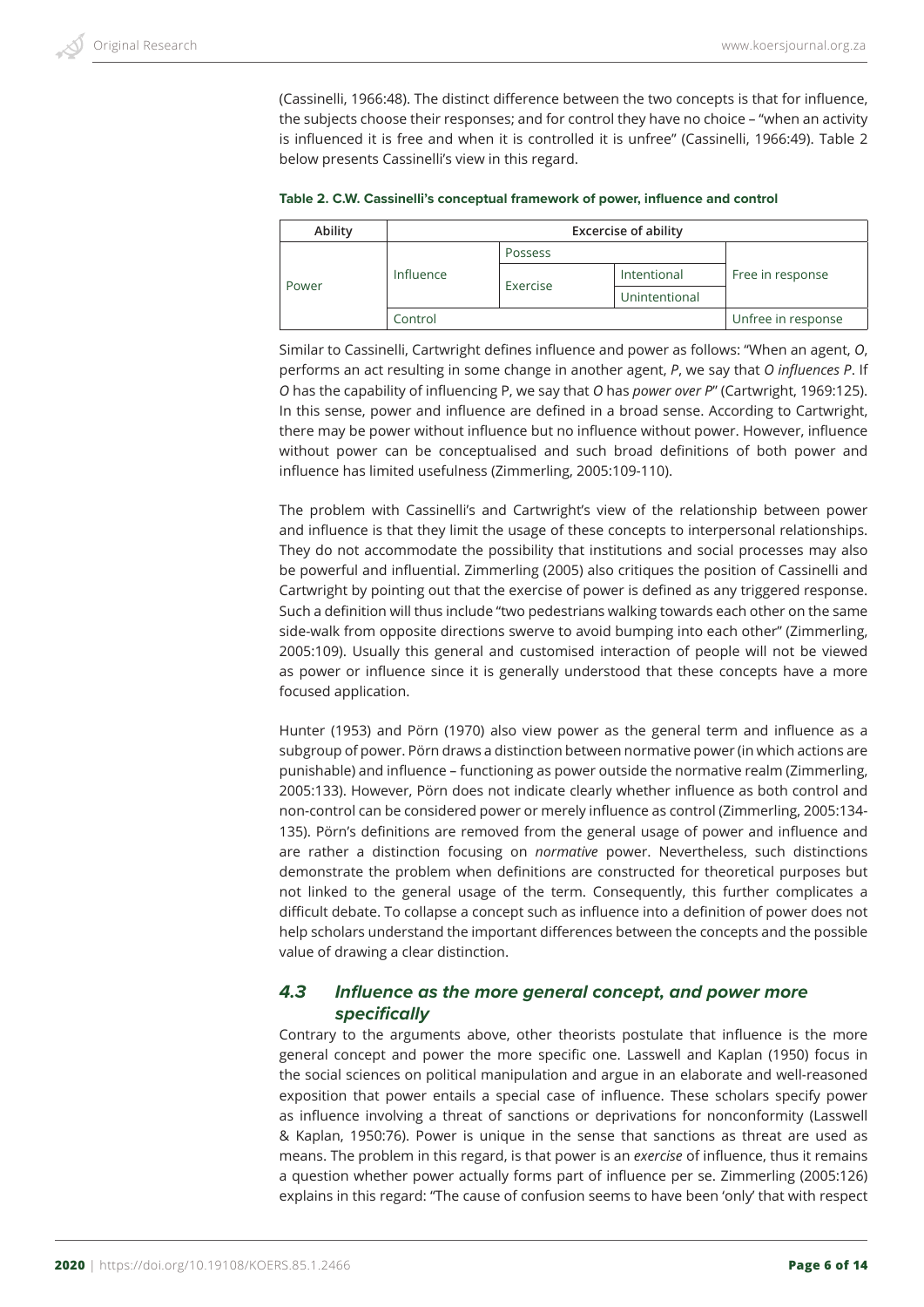to power the authors have given a definition concerning its *exercise*, whereas with respect to influence their definition concentrates on the potential involved in its *possession*."

The way Lasswell and Kaplan (1950:60) define the exercise of influence, its possession can already have an effect. The person with influence does not have to perform any action as such. However, in common usage it is difficult to reconcile the idea that doing nothing means exercising something. The limitation of power to cases where sanctions are involved is problematic. Power entails more than the exercise of sanctions. Lasswell and Kaplan, for instance, typify authority as a type of power albeit without coercion (Lasswell & Kaplan, 1950:128).

To view influence as the more general concept and power the more specific one, was the general approach in social psychology (Zimmerling, 2005:110-120). Typical of this usage was the definitions by French and Raven (Raven, 2008:1) published first in 1959. These scholars view social influence as "a change in the belief, attitude or behaviour of a person"; and social power as "… the potential for such influence …" These broad definitions of the two concepts are not that helpful in clear social and political analysis. Furthermore, influence can occur without power. For example, Lukes (1986:16) points out that the economist Keynes exerted immense influence in Western countries during the 20th century but did not possess political power.

Wrong (1979) also distinguishes influence as the more general concept, and power as the specific one, linked to different effects. He explains: "Power is identical with intended and effective influence. It is one of two subcategories of influence, the other empirically larger subcategory consisting of acts of unintended influence" (Wrong, 1979:4) Table 3 below presents Zimmerling's (2005:129-130) interpretation of Wrong's distinction between these concepts.

|             |            |             | <b>Effect on B</b> |             |
|-------------|------------|-------------|--------------------|-------------|
|             |            | as intended | other              | none        |
| Effect on A | intended   | (a) power   | (b) influence      | (impotence) |
|             | unintended | ---         | (c) influence      | ---         |

#### **Table 3. Wrong's distinction between power and influence (Zimmerling, 2005:130)**

Based on Table 3 above: In cell (a) power is exercised if A intentionally attempts to affect something in B (e.g. behaviour, attitude, preference, or desire), and succeeds in bringing about the desired reaction. Cell (b) is influence because A intentionally attempts to affect something in B but fails to bring about the desired reaction. In this case, power was not exercised but because A realised an unintended intervention, influence was exerted. In cell (c), A has no intention to affect B, however B reacted by doing something for A, which is a result of influence.

Adding to Table 3 above, Wrong (1979:4) emphasises that power relationships do not only have intentional but also unintentional outcomes. In power relationships, unintended influence can be a result beyond what was intended or envisaged at the outset. This makes the boundaries between power and influence less distinctive, which implies that power can also occur in cell b. However, Wrong is not clear on the extent to which this possibility changes his view on power. Zimmerling (2005:132-133) credits this distinction for providing a useful concept of power. The reason is that power is identified as a choice taken by the power holder and which opens the field for normative critique. Furthermore, Wrong's distinction follows the ordinary usage of the concepts of power and influence and precludes the subjects' awareness of the situation. However, Wrong's view is critiqued for its focus on intentionality as basis for the distinction between power and influence. Therefore, according to this view, intentional influence is also possible (Zimmerling, 2005:133).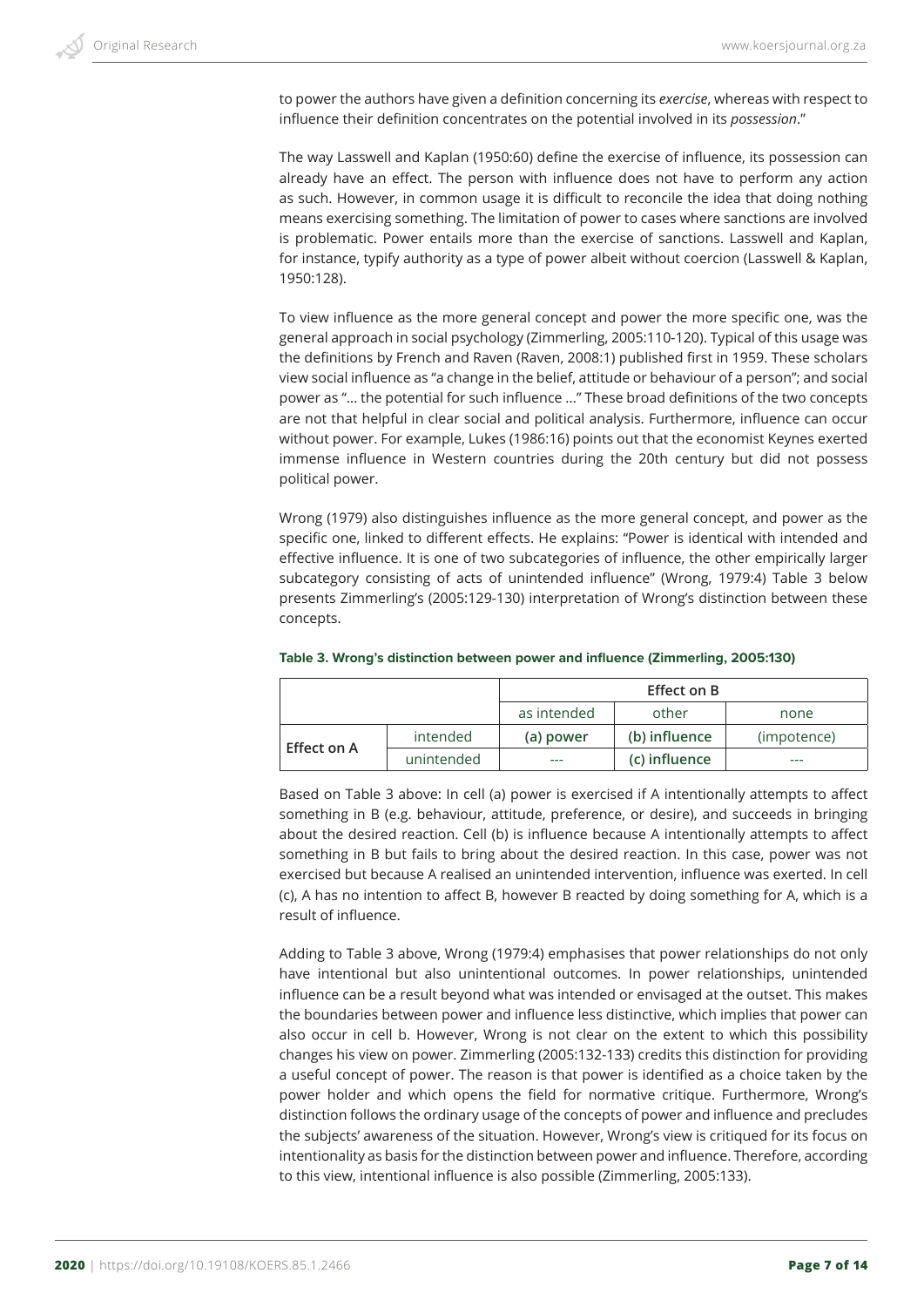## *4.4 Power and influence as complementary but mutually exclusive concepts*

Zimmerling (2005) proposes different meaningful ways in which power and influence can function as complementary yet mutually exclusive concepts. One such approach is to base the distinction between the mentioned concepts on the view of sanctions. For instance, if sanctions are involved to change behaviour, attitude, opinion or belief, this amounts to power, otherwise it should be considered as influence (Zimmerling, 2005:136). Such a distinction is not actually used in scholarly work and it is not clear where authority fits into such a design. Another base for a distinction can be the view of persuasion. This means that if change stems from persuasion, the latter functions as influence, otherwise it must be considered as power. However, the concept of influence is also associated with veneration and deference, not necessarily persuasion (Zimmerling, 2005:137). The distinction based on persuasion, is therefore also not that useful as definition.

A further approach is to distinguish power and influence in view of the subject's interests or freedom. Lukes (2005:36) follows this route. His approach is presented in Figure 1 below.





According to Lukes (2005:30), "*A* exercises power over *B* when *A* affects *B* in a manner contrary to *B's* interests". Based on this premise, Lukes (2005:35) argues that power can overlap with influence if interests are involved but sanctions are not imposed. Lukes (2005:36) admits that in his treatment of the relationship between power and influence he does not resolve the issue whether rational persuasion can also be considered as power. A further critique of Lukes' view is that power does not only concern conflict of interests but can also be used constructively to advance subjects' interests or freedom. In this sense, his definition of power is flawed, which would also apply to his elegant distinction between power and influence outlined in Figure 1 above.

Mokken and Stokman (1975) distinguish power from influence by focusing on the subject. These scholars define both power and influence as abilities and attempt to bind these definitions to observable phenomena to make it suitable to empirical research (Mokken & Stokman, 1975:33, 37). Power is therefore defined as an ability to determine the elements of another's choice of options. More specifically: "*Power* is the capacity of actors (persons, groups or institutions) to fix or to change (completely or partly) a set of action alternatives or choice alternatives for other actors" (Mokken & Stokman, 1975:37).

On the flipside, influence entails "the possibility to determine the outcomes of the behaviour of others, without the restriction or expansion of their freedom of action" and therefore "Influence is the capacity of actors to determine (partly) the actions or choices of other actors within the set of action or choice alternatives available to those actors" (Mokken & Stokman, 1975:37). Zimmerling questions this definition by pointing out that influence is not necessarily wilful, seeing that the deceased can also exert influence (Zimmerling, 2005:141).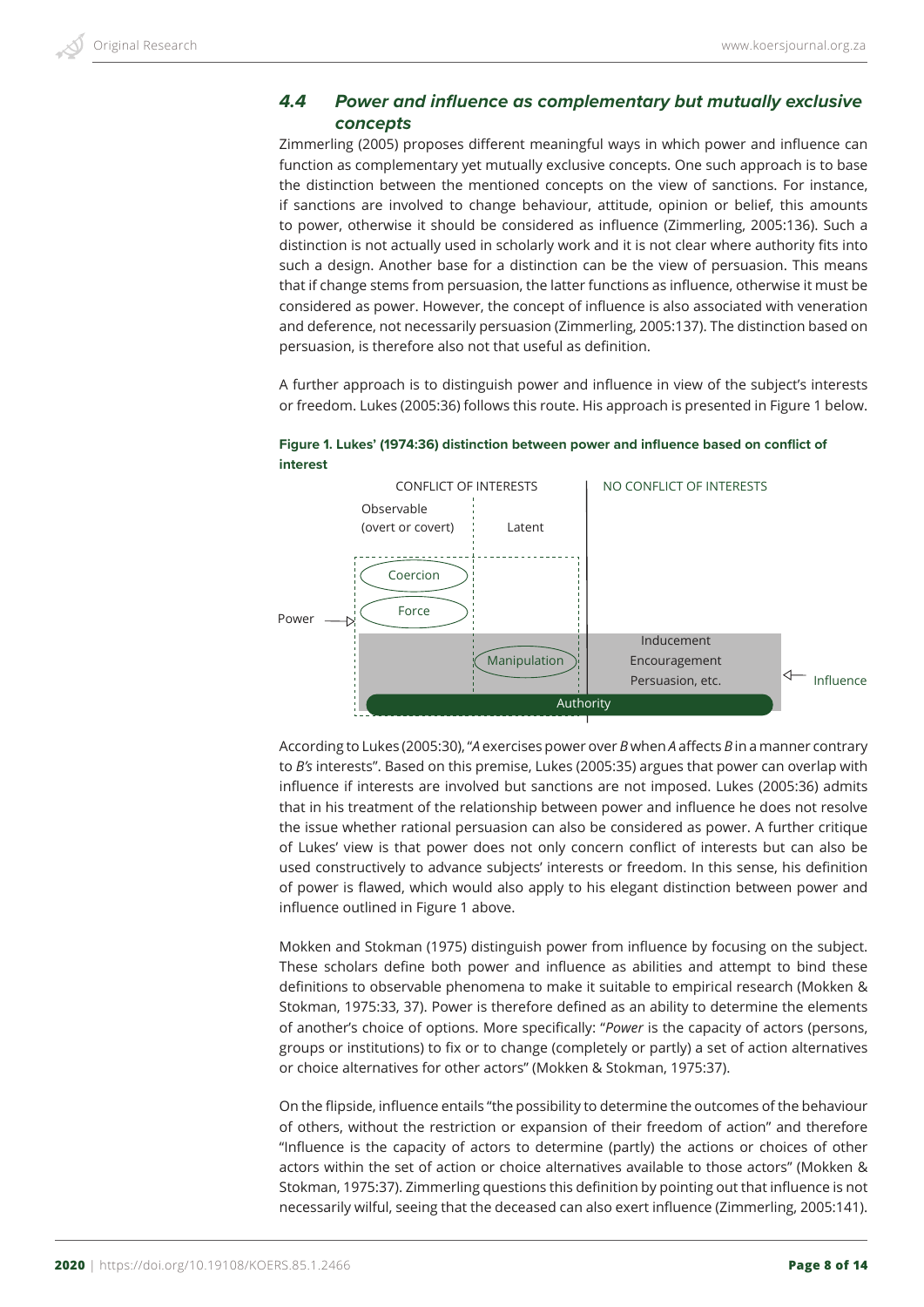In addition, regarding political power, Mokken and Stokman (1975:49) attach particular importance to the availability of sanctions that determine the options open to actors and the instrument of non-decisions. In this sense, political influence becomes important as "the effective aggregation and organization of information, intelligence and expertise and the availability of good opportunities for access to levels of decision-making" (Mokken & Stokman, 1975:49). Influence can convert into power due to a critical advantage of information and/or advantage of access based on timing and representation (Mokken & Stokman, 1975:49-50). Power and influence can be evaluated in terms of two variables (Mokken & Stokman, 1975:51):

- *• value scope* set of values which is controlled from a given power position;
- *• system range* set of actors for which value alternatives can be determined.

Based on the scholars' definitions above, power can be a source of influence when people allow themselves to be influenced because of the position of power someone has over others. Mokken and Stokman (1975:38) refer to Carl Friedrich's "law of anticipated reactions" which states that if *X's* actions will be subject to review by *Y,* with *Y* capable of rewarding good actions and/or punishing bad ones, then *X* will likely anticipate and consider what it is that *Y* wants. On the other hand, influence can be a source of power when an actor with influence has a relationship with an actor who holds a position of power over other actors. An apt example is an expert councillor who gives advice behind the scenes to holders of power relying on his/her guidance (Mokken & Stokman, 1975:38). Influence can also be converted to power when an expert or a department provides a given set of alternatives that determine the final strategy on which decisions are made. Large organisations are also in a stronger position to advertise more effectively than smaller enterprises (Mokken & Stokman, 1975:39).

As was pointed out above, Mokken and Stokman aim to ensure empirical import in their definitions. However, they acknowledge the difficulty to measure empirically the potential or capacities, which lie in the core of the definitions. This means that an empirical investigation of power and influence should focus on observable as well as unobservable elements (Mokken & Stokman, 1975:40). Based on such a focus, these scholars caution against perceiving the use of force and action as indicators of power, seeing that in several cases these elements may rather be the resources of those who have less power. Major powers often do not require force or action (Mokken & Stokman, 1975:40). Therefore, it follows that "power behaviour and influence behaviour may be important as indicators, but they can derive their significance only in connection with potential or capacities" (Mokken & Stokman, 1975:40).

A distinction should thus be made between the application and exercise of power and influence and the actual behaviour brought about by power or due to influence. In relation to this view, Mokken and Stokman (1975:43-46) draw the significant inference that the elitist-pluralist debate stemming from the works of Dahl (1961) and Hunter (1953) actually had an individualistic bias – it is about individuals' actions. Thus, it can be concluded that the focus on decisions or non-decisions by setting the agenda in the elitist-pluralist debate, is more a matter of influence by individuals than stemming from power relations (Mokken & Stokman, 1975:46).

The mentioned scholars understood that power and influence primarily describe a relational framework. Actors within these relations possess power or exert influence depending on the capacity of their position or configuration they occupy in the relational complex. Within such a relational context, resources can support positions but also be used by positions (Mokken & Stokman, 1975:42). However, these scholars do not indicate clearly how this relational power and influence can be measured. The reason is that when they trace methods of power and influence, they have to resort to the actors' evaluation of these elements based on reputation, position, decisions and policies.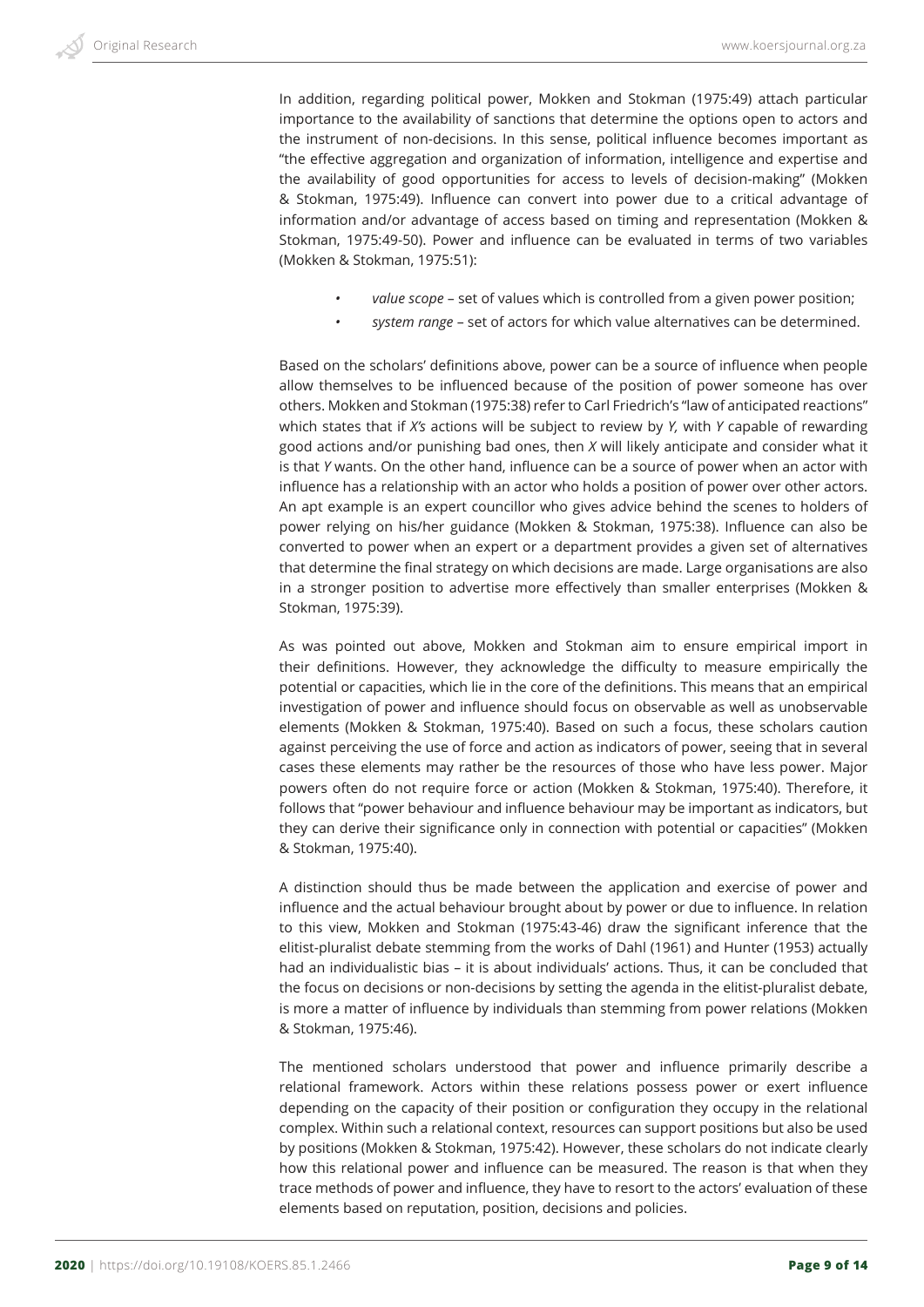Zimmerling holds an interesting view on other scholars' distinction between power and influence. However, when proposing her own definitions, these also lack a proper explanation. In her definition, she adheres to the idea that these concepts are complementary but mutually exclusive. Zimmerling explains the difference as follows:

- 1. social *power* defines as the ability to *get desired outcomes* by making others *do* what one wants, i.e., by somehow (no matter how) imposing one's own *preferences* on them;
- 2. social *influence*, in contrast, defined as the 'ability' to affect others' *beliefs*, that is, their knowledgte (sic) or opinions either about what is or about what *ought* to be the case, about what is (empirically) true or false or what is (normatively) right or wrong, good or bad, desirable or undesirable (Zimmerling, 2005:141).

From the mentioned distinction, it is evident that Zimmerling is influenced strongly by the subject-oriented definition of Mokken and Stokman.

Parsons also distinguishes power from influence within the context of his grand systems theory (Parsons, 1963a; 1963b). He defines the concepts in terms of its contribution to maintaining the system. Within the hierarchy of control in the system he differentiates between several concepts of which power and influence are two that are related but independent. On this basis, Parsons posits an elegant definition:

Power then is the generalized capacity to secure the performance of binding obligations by units in a system of collective organization when the obligations are legitimized with reference to their bearing on collective goals and where in case of recalcitrance there is a presumption of enforcement by negative situational sanctions – whatever the actual agency of that enforcement (Parsons, 1963b:237).

Despite this elaborate definition of power, Parsons does not clarify the concept of influence sufficiently. He refers to influence as "… a way of having an effect on the attitudes and opinions of others" (Parsons, 1963a:38), "positive sanctions" (Parsons, 1963a:44) and "… a means of persuasion" (Parsons, 1963a:48). However, Parsons draws the distinction between power and influence clearer in a figure, which is summarised in Table 4 below.

| Interaction             | The interaction media as sanctions       |                |                                                            |                                                                    |                                                       |
|-------------------------|------------------------------------------|----------------|------------------------------------------------------------|--------------------------------------------------------------------|-------------------------------------------------------|
| media in                | Codes                                    |                | <b>Messages</b>                                            |                                                                    | Types of<br>sanctions and                             |
| hierarchy of<br>control | Value<br>principle                       |                | <b>Factors</b><br>controlled                               | Products<br>controlled                                             | of effect                                             |
| Power                   | Effectiveness<br>of collective<br>action | <b>Success</b> | Interest<br>demands,<br>control of<br>productivity         | Leadership<br>responsibili-<br>ties, control of<br>fluid resources | Negative -<br>situational<br>(securing<br>compliance) |
| Influence               | Solidarity of<br>collectivity            | Consensus      | Commitment<br>to valued<br>association,<br>policy decision | Commitment<br>to common<br>values, politi-<br>cal support          | Positive -<br>intentional<br>(persuasion)             |

**Table 4. Power and influence adopted from a figure by Parsons (1963b:262)**

Table 4 above indicates that, for Parsons, power is exercised to ensure effective collective action by securing compliance. On the other hand, influence operates from a basis of solidarity, persuading others to render support. To elaborate on his systems model, Parsons distinguishes these concepts based on an analogy of money's function within the economy.

Although Parsons makes an interesting contribution with valuable argumentative points, these are forced and restricted by his specific theoretical framework. Such deficiencies thus limit the applicability of Parsons's distinction. Giddens (1991:257) criticises Parsons for not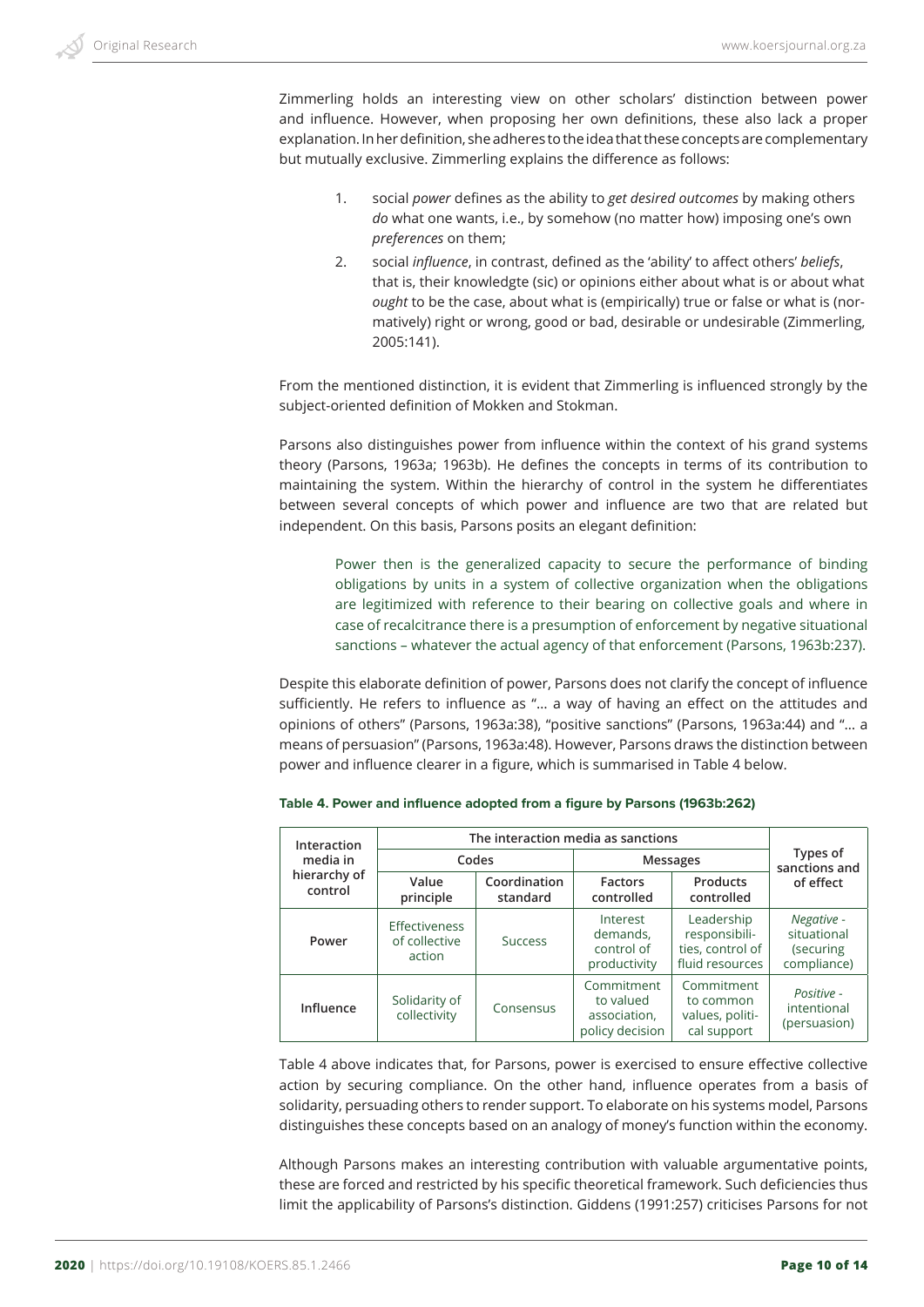associating power with interest. Giddens queries how collective goals can be realised if the focus is not on interests. He points out further that Parsons' focus on normative consensus is flawed, seeing that, for Giddens, societies are characterised by the contestation of norms rather than by solidarity (Giddens, 1991:257).

# **5. Power and influence: what to consider in using the concepts**

An objective of the present article was to draw relevant conclusions from examining the conceptual difficulties in distinguishing power from influence. This section thus examines, in view of the previous discussion, relevant aspects to consider when applying the concepts. First it must be emphasised that this evaluation does not aim to formulate an ideal or commonly acceptable definition of power and influence. In reality it is doubtful whether such a definition is attainable. A second point of departure is a common denominator, namely that both social power and influence focus on an "agent somehow affecting another's internal state of mind and/or external behaviour" (Zimmerling, 2005:101). This means that both power and influence entail a relationship between actors and other actors. In view of this overlap the question is therefore: What is the proprium of power and influence respectively, within such a conceptual relationship?

The discussion thus far about the conceptualisation of power and influence is summarised in Tables 5-7 below.

#### **Table 5. Aspects of power**

| <b>Primary Meaning</b> | Operation                                     | Character                                                                   | Process                                                                                                                                                                    | Aim                                                                                                                       |
|------------------------|-----------------------------------------------|-----------------------------------------------------------------------------|----------------------------------------------------------------------------------------------------------------------------------------------------------------------------|---------------------------------------------------------------------------------------------------------------------------|
| Ability or capacity    | Produces effects/<br>accomplishes<br>outcomes | Intentional with<br>the aim to attain<br>desired outcomes<br>or preferences | Impose or<br>establish a set of<br>alternatives or<br>choice alterna-<br>tives or options<br>of other actors<br>by the threat<br>of sanctions or<br>securing<br>compliance | Changes other<br>actors' behaviour,<br>attitude, opinion<br>or belief, or<br>impacts orders,<br>decisions and<br>policies |

According to Table 5 above, summarised broadly: in essence power entails an ability or capacity to produce intentional effects by limiting alternatives for other actors. The interference in alternatives can take on different forms and be accomplished through sanctions and by altering the outcomes for other actors, or by impacting collective functioning.

On the flipside, the conceptualisation of *influence* is presented in Table 6 below.

#### **Table 6. Aspects of influence conceptualised**

| <b>Primary Meaning</b>          | Operation                                                                                                          | Process                                                                                                                         | Outcome                                                                            |
|---------------------------------|--------------------------------------------------------------------------------------------------------------------|---------------------------------------------------------------------------------------------------------------------------------|------------------------------------------------------------------------------------|
| Affects/interferes/<br>impinges | Works indirectly,<br>unseen or insensible<br>through indirect<br>means, persuasion,<br>veneration, or<br>deference | Makes certain out-<br>comes/choices more<br>probable to choose<br>within the set of choice<br>alternatives available<br>to them | Causes change in<br>behaviour, belies,<br>knowledge, opinions,<br>values and norms |

In contrast to indications about power in Table 5 above, it is clear from the exposition in Table 6 that influence lacks direct intention. Thus, influence affects the probability of choices indirectly, thereby impacting other actors' behaviour, beliefs, knowledge, opinions, decisions, policies, values and norms. When comparing Tables 5 and 6, it is clear that conceptually, power and influence differ in primary meaning, operation and character but overlap to an extent in terms of process and outcome.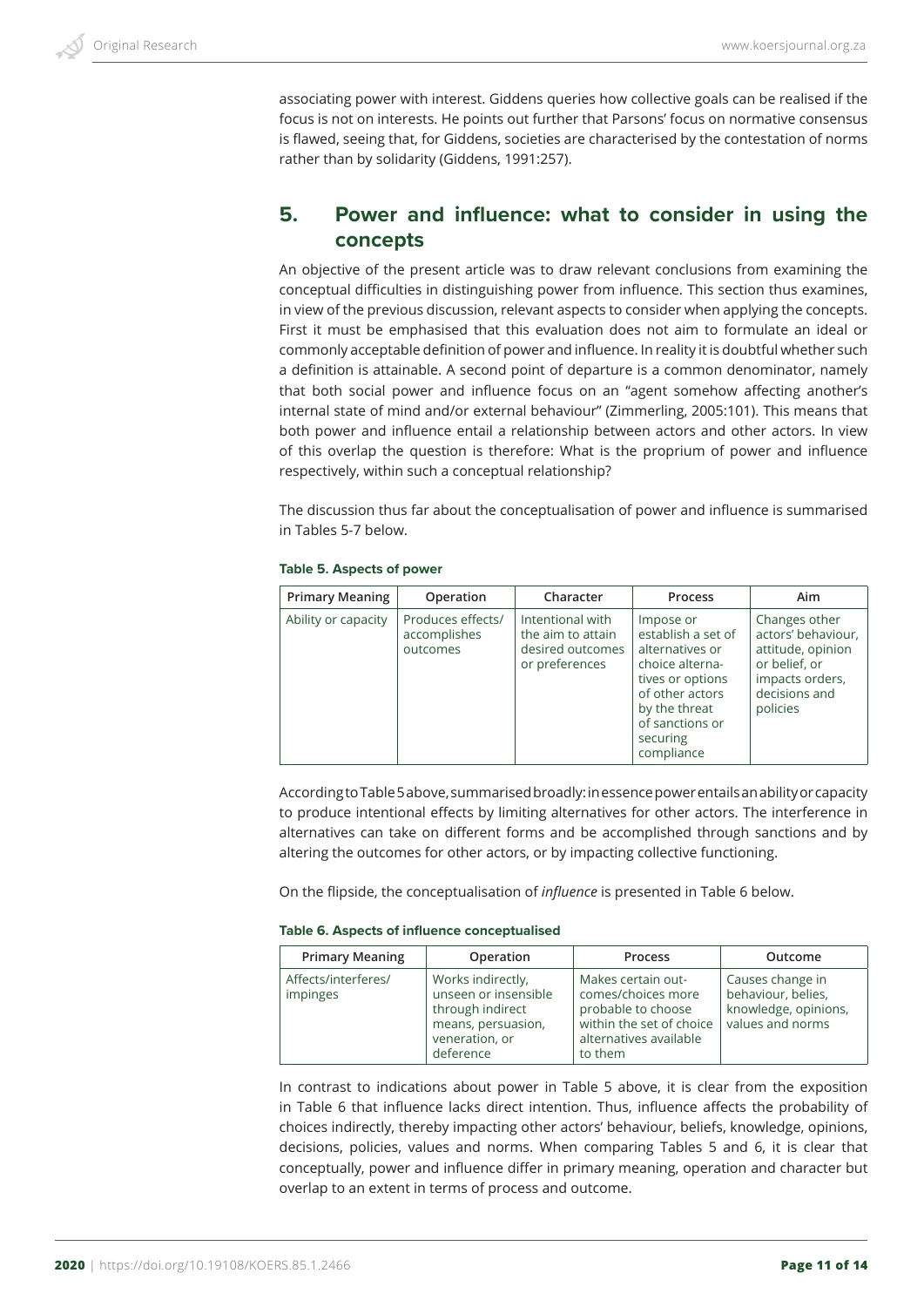Regarding the dynamic relationship between power and influence, certain indications in Tables 5 and 6 can become blurred. For its operations, power as well as influence depend largely on resources and the availability of opportunities. In the struggle for resources and opportunities, power and influence can get entangled. When exercising power, influence can be used; but influence can also affect power. In both cases the one element in the relationship can be a source for the other.

As was pointed out, both power and influence focus on shaping the various dimensions (psycho-socio-political) of other actors and/or collectivities. Therefore, the actors' interests can characterise their roles in power and influence. The overlap of power and influence is clear since both impinge on the alternatives available to the other actors. Power entails an ability to limit choices for other actors, whereas influence affects the probability of choices by other actors. Table 7 below outlines the aspects of the overlap between the two mentioned concepts.

| Overlap in primary                         | Overlap in operation                                                                                                                                                                                       | Overlap with regard                                                                                                                                  | Overlap with regard                                                                                                                             |
|--------------------------------------------|------------------------------------------------------------------------------------------------------------------------------------------------------------------------------------------------------------|------------------------------------------------------------------------------------------------------------------------------------------------------|-------------------------------------------------------------------------------------------------------------------------------------------------|
| meaning                                    |                                                                                                                                                                                                            | to process                                                                                                                                           | to outcome                                                                                                                                      |
| Actors shape other<br>actors' alternatives | Power can become<br>influence and influence<br>power;<br>source of power can<br>become source of<br>influence, and vice<br>versa:<br>influence can work<br>through power<br>and power through<br>influence | Entails a complex of<br>social relations<br>between actors<br>through which certain<br>actors shape the<br>alternatives available<br>to other actors | Shapes the alternat-<br>tives and thereby<br>affects behaviour,<br>beliefs, knowledge,<br>opinions, decisions,<br>policies, values and<br>norms |

**Table 7. Aspects of overlap between power and influence**

The applicability of the discussion above can be elucidated through examples as presented below.

**Employee tasked:** An employer may ask an employee to stay late and complete an important proposal. From the exposition above it is clear that this will be a case of *power* if the employee understands that the employer is limiting her/his alternatives – if the request is refused sanctions may be applied. On the other hand, this will be a case of *influence* if the employee understands this as merely a request without any threat of sanctions. In this regard, it would just be responding to a plea out of respect for the employer or firm. However, in several situations the employee can experience such a request as a mixture of both power and influence. In such a case, it can be argued not worth the trouble to distinguish the two concepts since both are concerned with affecting the alternatives available to the employee. This example demonstrates that a distinction between power and influence can be helpful to analyse the specifics of situations, however, the conceptual distinction has limitations.

**Gang discipline:** In the case where a gang member is disciplined in a violent way by the gang, the distinction between power and influence is clear. Evidently this is not a matter of influence, rather a direct intervention on the other actor. In this example the distinction and overlap between the concepts of power and violence open a different and interesting debate but disciplining will usually be viewed as an exercise of power.

**Social media post:** The final case is assessing a social uproar that may arise due to a controversial distributed social media clip. Such uproar can be viewed as *influence* since on the one hand, the actors want to reaffirm values and norms or may wish to challenge them. However, on the other hand, although the reactions may teem with threats, in most cases it cannot be realised. The actual ability to set alternatives or apply sanctions is absent. Nevertheless, the power of social media must not be underestimated. As an example, the #Me Too campaign applies, which had a major impact on social perspectives. Where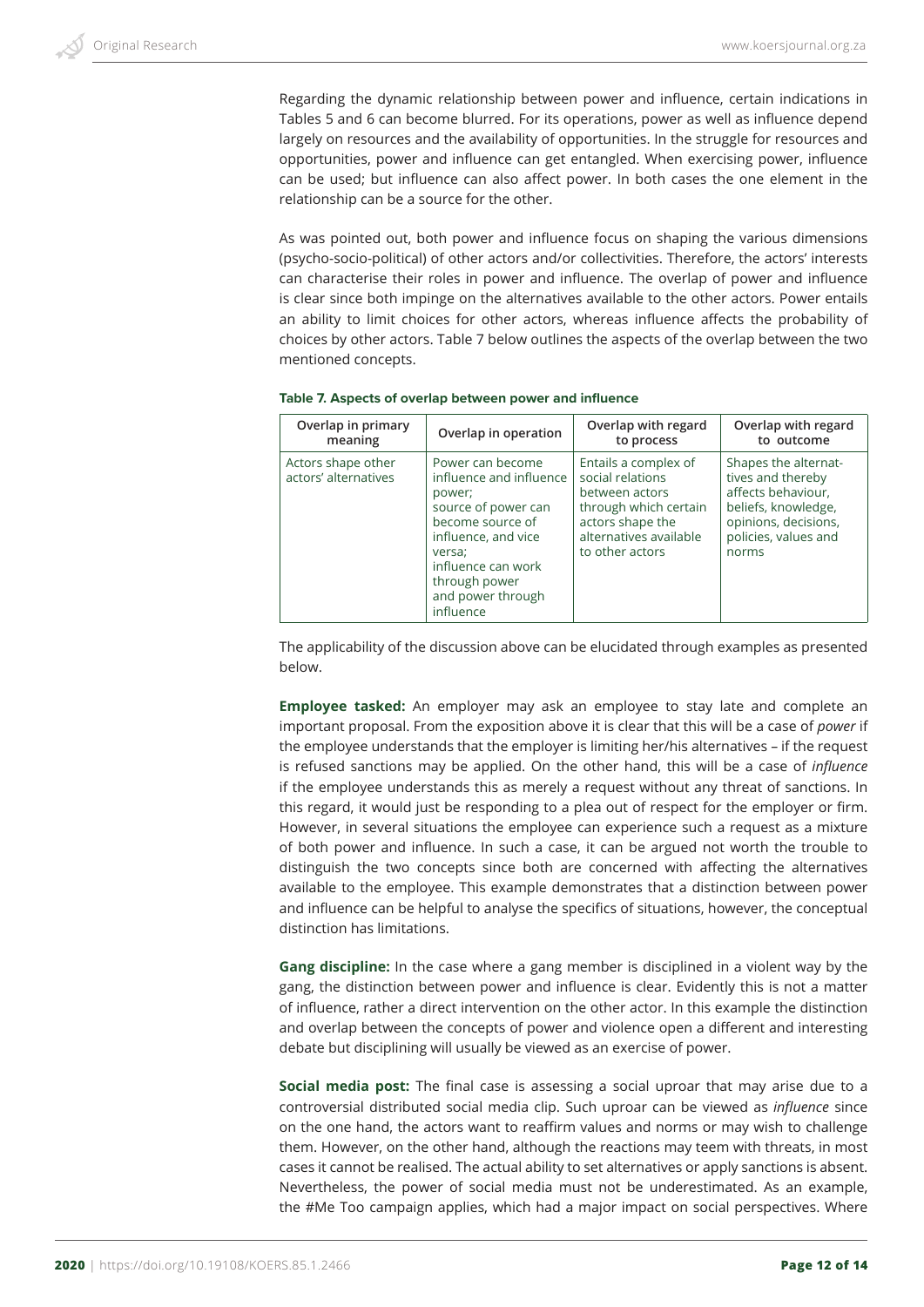people's attitudes and values are influenced powerfully, influence converts into power. This again demonstrates the complex dynamics between the two concepts and its application.

Currently there are manifestations of socially unacceptable social media in life streaming or through other content and "fake news". Due to these social-media outrages, companies operating such platforms are placed in an extremely powerful position to monitor, manipulate and sanction content. This is an excellent example of J.B. Murphy's point that the more power people can wield, the more influence they have, wanted or unwanted (Murphy, 2011:90). At present such companies are power agents who direct the influence of the social media. Thus, it not always easy to draw a clear-cut distinction between power and influence.

# **6. Concluding remarks**

To conclude: the article demonstrated that the relationship between the concepts of power and influence was handled differently by diverse sources in the literature. A lexical approach can be very meaningful to help distinguish the concepts and identify their overlapping applications. However, the theoretical approach demonstrates several angles. Power and influence can be used as synonyms; power can be viewed as the more general concept and influence as the more specific one, or vice versa; and finally, power and influence can be used as complementary yet mutually exclusive concepts.

From the discussion above, it can be concluded that the essence of power is the ability or capacity to produce intentional effects by limiting alternatives for other actors, whereas influence lacks direct intention. Influence instead indirectly affects the probability of choices, thereby impacting other actors in their various dimensions from external conduct, inner life to policy practice and moral exercise/imperatives. Power and influence therefore differ in primary meaning, operation and character but overlap to a limited extent in process and outcome. In the struggle for resources and opportunities, power and influence may become entangled. Therefore, when exercising power, influence can be used but influence can also affect power within such a relationship.

The present article explored the differences in meaning between the concepts of power and influence. However, it was also illustrated that the two concepts are related closely. Thus, the complex relationship can lead to usages that link the concepts closely and overlap in meaning. Such overlapping is not necessarily a fault in the usage but also relates to the intersection of meaning between the concepts. Through this discussion the article gives clarity to users of the mentioned concepts. The focus is on those areas in which the concepts will be particularly appropriate to use and where scholars can take advantage of the interesting overlap in meanings and applications or unique connotations.

# **References**

- CARTWRIGHT, D. 1969. Influence, Leadership, Control. *(In* Bell, R., Edwards, D.V. & Wagner, R.H., *eds*. Political Power. A Reader in Theory and Research. New York, NY: Free Press. p. 123-165).
- CASSINELLI, C.W. 1966. Free Activities and Interpersonal Relations. The Hague: Martinus Nijhoff.
- COHEN, B.P. 1980. Developing Sociological Knowledge: Theory and Method. Englewood Cliffs, NJ: Prentice-Hall.
- COPI, I.M. 1978. Introduction to Logic. New York, NY: MacMillan.
- DAHL, R.A. 1957. The Concept of Power. *Behavioural Science*, 2(3):202-215.
- DAHL, R.A. 1961. Who Governs? Democracy and Power in an American City. New Haven, CT: Yale University.
- FORST, R. 2015. Noumenal Power. *The Journal of Political Philosophy*, 23(2):111-127.

GALLIE, W.B. 1956. Essentially Contested Concepts. Paper presented at the Proceedings of the